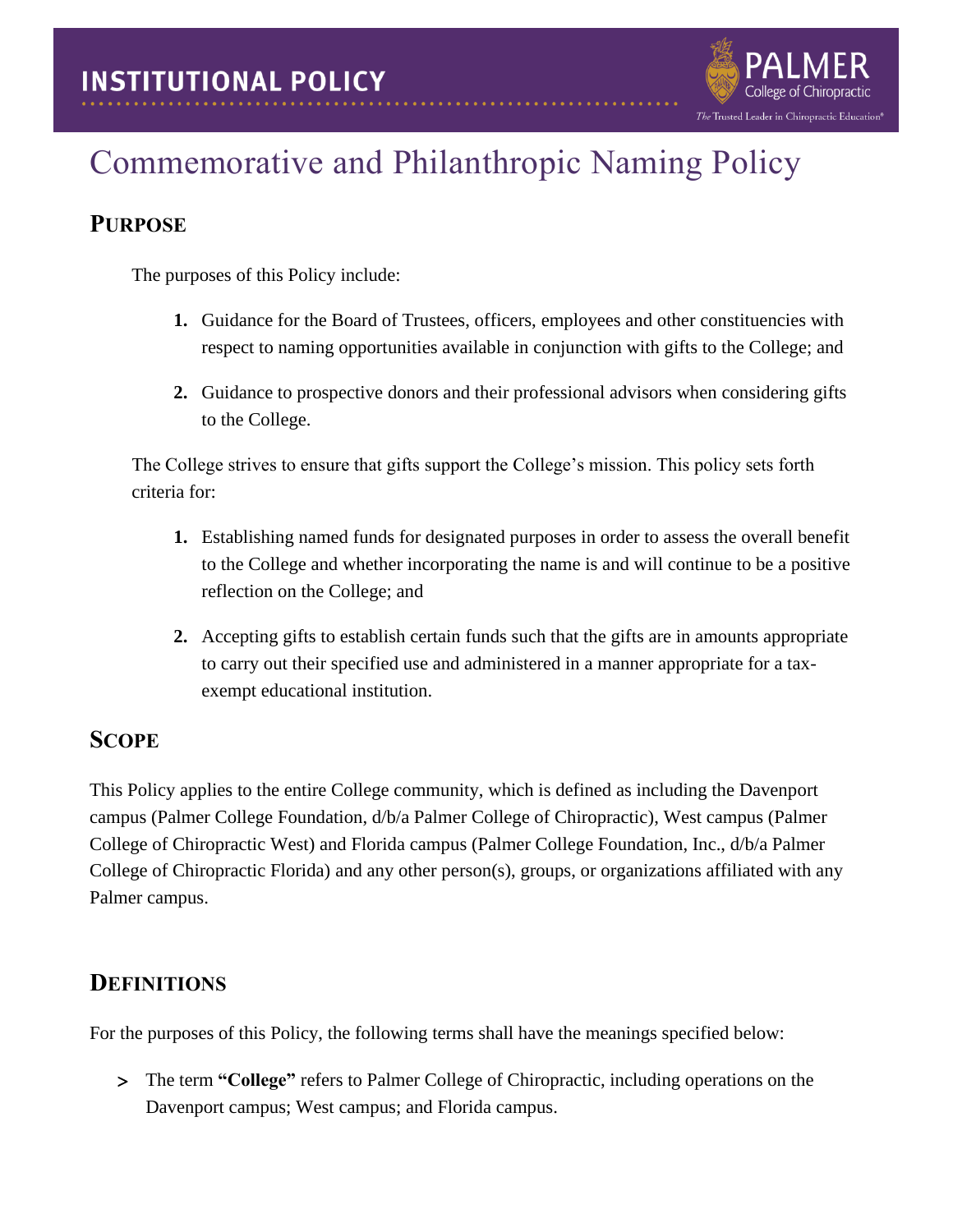The term **"College community"** refers to all students, faculty, staff (including administration), and any other person(s), groups, or organizations affiliated with any Palmer campus.

#### **ADMINISTRATIVE RULES**

#### **Naming Categories**

The college has the following naming categories:

- **1.** Facilities and Other Physical Property New or Renovated
	- **a)** Buildings and building complexes
	- **b)** Major building components (e.g. wings, towers, etc.)
	- **c)** Interior building spaces, including but not limited to:
		- i. Classrooms
		- ii. Laboratories
		- iii. Meeting rooms
		- iv. Faculty and staff offices
		- Lobbies and foyers
	- **d)** Developed outdoor spaces (e.g. athletic field)
	- **e)** Specific items (e.g. Torii)
- **2.** Academic and Non-Academic Entities Centers and Programs
	- **a)** Departments (e.g. Research)
	- **b)** Centers and Institutes (e.g. Palmer Women's Institute)
	- **c)** Programs (e.g. Nutrition)
	- **d)** Specialized post graduate certification programs
- **3.** Faculty Positions and Funds Academic and Clinical
	- **a)** Deanship (Deans and Associates)
	- **b)** Chair (Endowed Academic/Clinical Chair or Distinguished Academic/Clinical Chair)
	- **c)** Academic/Clinical Excellence Fund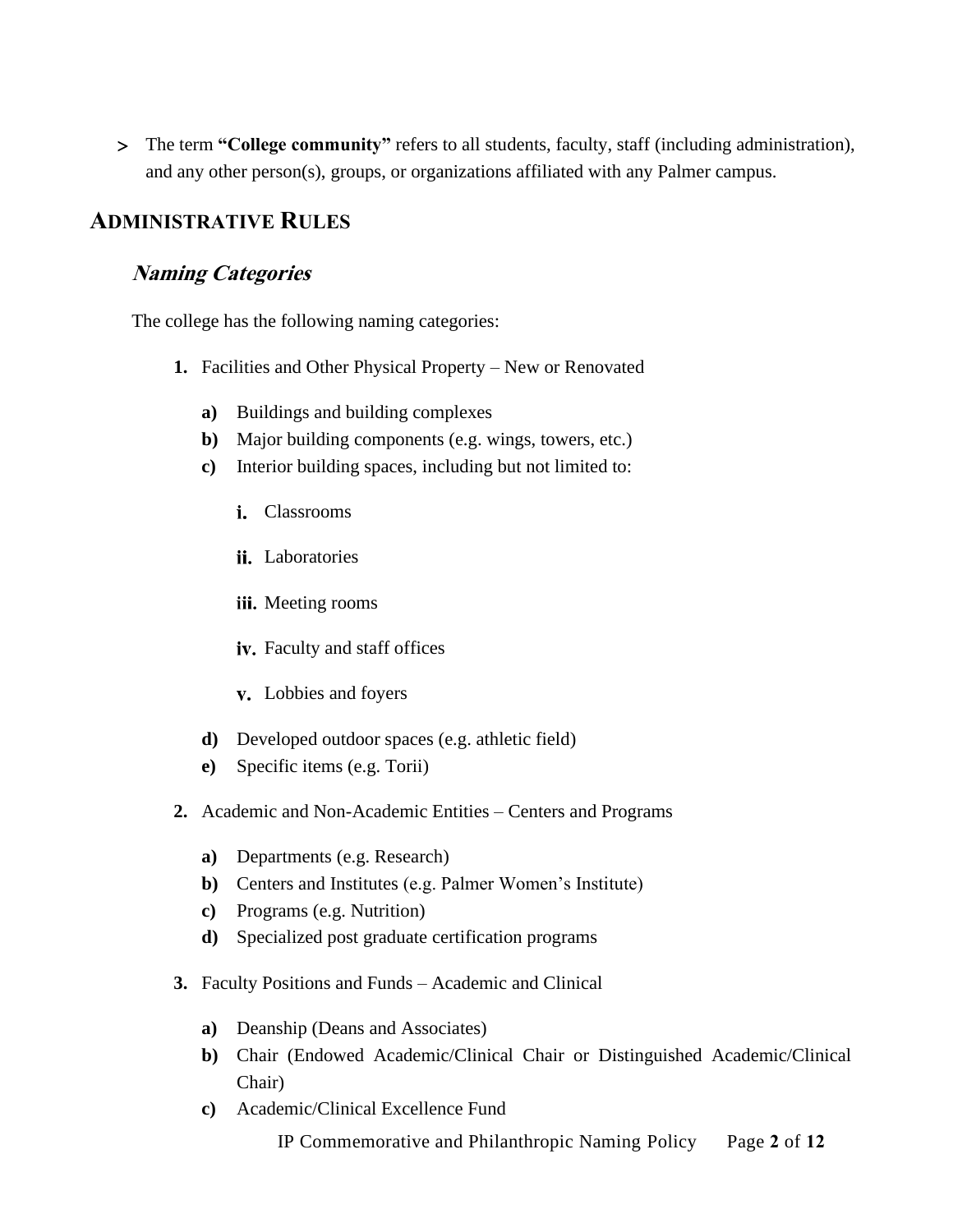- **d)** Research Fund
- **4.** Scholarships
	- **a)** Endowed
	- **b)** Gift (annual, non-endowed)
- **5.** Other
	- **a)** Lectureship
	- **b)** Restricted Endowment (program or area)

#### **Guidelines**

Facilities may be named to honor:

- **1.** Outstanding College service (faculty, administrators, and others);
- **2.** Exemplary service to the greater community (public officials, scientists, humanists);
- **3.** Distinguished alumni; and
- **4.** Donors

Unless a decision is made to name a new facility in honor of someone, a generic or descriptive name shall be assigned initially, e.g., Athletic Fields.

Upon recommendation of the GAC and with the approval of the Chancellor, plaques or tablets may be installed in buildings in recognition of distinguished members of the College faculty or staff whose services were identified with the functions of those buildings.

Persons with records of honorable and long service to the College, a campus, or a department may be recognized by the naming of auditoria, reading rooms, laboratories, observatories, lounges, theaters, conference rooms, walks, gardens, plazas, quadrangles, and similar interior and exterior spaces. The College may solicit suitable donations from the advocates of such recognition, particularly if the request for naming comes from other than a family member of the honoree.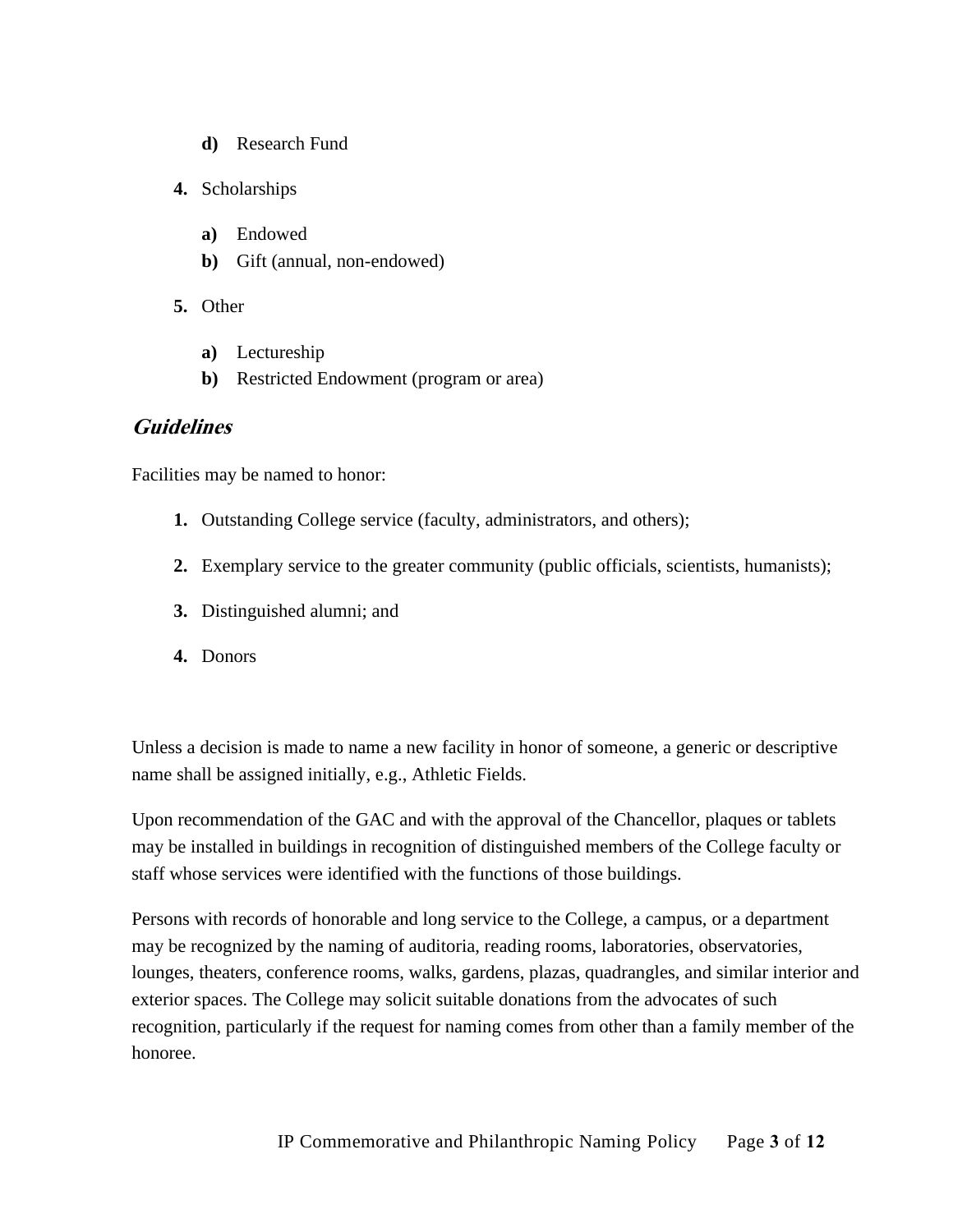## **Commemorative Naming (as opposed to philanthropic naming)**

Facilities and programs may be named for an individual who has provided exemplary, meritorious or philanthropic support or service to the College. When a naming opportunity is presented, strong preference shall be given to persons who have had long, close, and valued associations with the College such as professors, administrators, volunteers, or distinguished and supportive alumni, and always in consideration of opportunities to acknowledge future donors.

Once a building or a program has been named, the name shall not be changed unless there are unusual or compelling reasons for changing the name.

Exceptions to this policy may be made only by the Chancellor of Palmer College with final approval from the Board of Trustees.

## **Duration of Names on Buildings and Spaces**

Naming is considered permanent until or unless a facility is demolished, substantially renovated or expanded, or an academic unit or other program is discontinued.

#### **FACILITIES**

In the event of demolition or renovation of major facilities (intentionally, through accident or act of nature), existing names will not automatically be transferred to a new or renovated facility. In such cases, the College reserves the right to assign a name to the new or renovated facility by:

- **1.** Transferring the existing name to the new or renovated facility (usually a prominent or historically significant name that the College wishes to continue to honor); or
- **2.** Asking the previous donor to make a new naming gift. If the donor declines, the College may offer the naming opportunity to a new donor. It may be appropriate to name part of the new building for the previous donor or to include a plaque to indicate that the new facility occupies the site of a building previously known by another name.

#### **ACADEMIC UNIT OR OTHER PROGRAM**

If a department, center, institute, program, or other unit is discontinued, the College will consider alternative recognition, especially where the naming is supported by an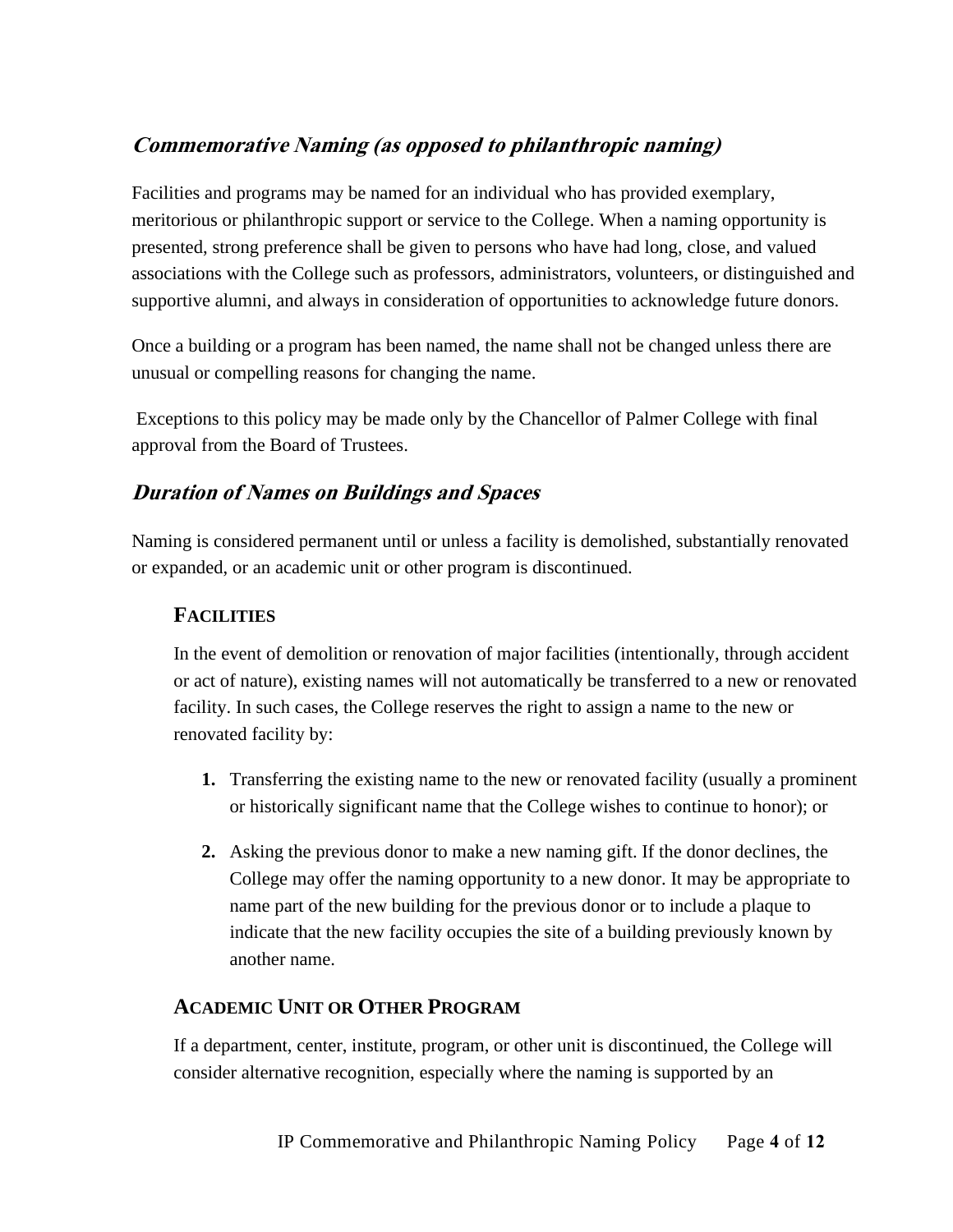endowment gift. Appropriate recognition will be determined by the redesigned use of the endowment fund.

# **Changing Names and Re-Naming or Removing Names from Building, Spaces and Programs**

In the case of naming opportunities, the College reserves the right to re-name its buildings, facilities and programs, in the event of unusual or compelling circumstances, at all times.

In matters of corporate names, the College will work with the corporation to ensure that any change to the corporation's name is considered by the College. Similarly, for individual name changes, the College will work with the individual to appropriately address changes in name in a manner that is appropriate for the donor and the College.

Any costs related to changing physical signage as a result of a corporate name change shall be at the expense of the corporation requesting the name and not the College.

In unusual or unforeseen circumstances, the College reserves the right to remove a previously approved name. The Chancellor of the College will bring forth the recommendation for approval by the Board of Trustees. Examples of such situations include, but are not limited to:

- **1.** Donor does not fulfill a commitment upon which the naming was approved.
- **2.** Continuation of the name may compromise the public trust or reputation of the College.

The College, in the sole and absolute discretion of its Board of Trustees, may exercise this option if a designated name, in its judgment, should bring discredit upon the College. In the event of such re-naming, the College shall have no financial responsibility, despite anything that may be stated or implied to the contrary.

# **Naming of a Building or Similar Facility or Space Not within a Building (such as an athletic field or street)**

The following process will be applied in the naming (for individuals, corporations, or foundations) of campus buildings, grounds, and thoroughfares.

#### **STEPS FOR NAMING A BUILDING OR SPACE NOT WITHIN A BUILDING**

The Board of Trustees Building and Room Naming Policy requires the presentation of any proposed commemorative naming of a building or similar facility or space not within a

IP Commemorative and Philanthropic Naming Policy Page **5** of **12**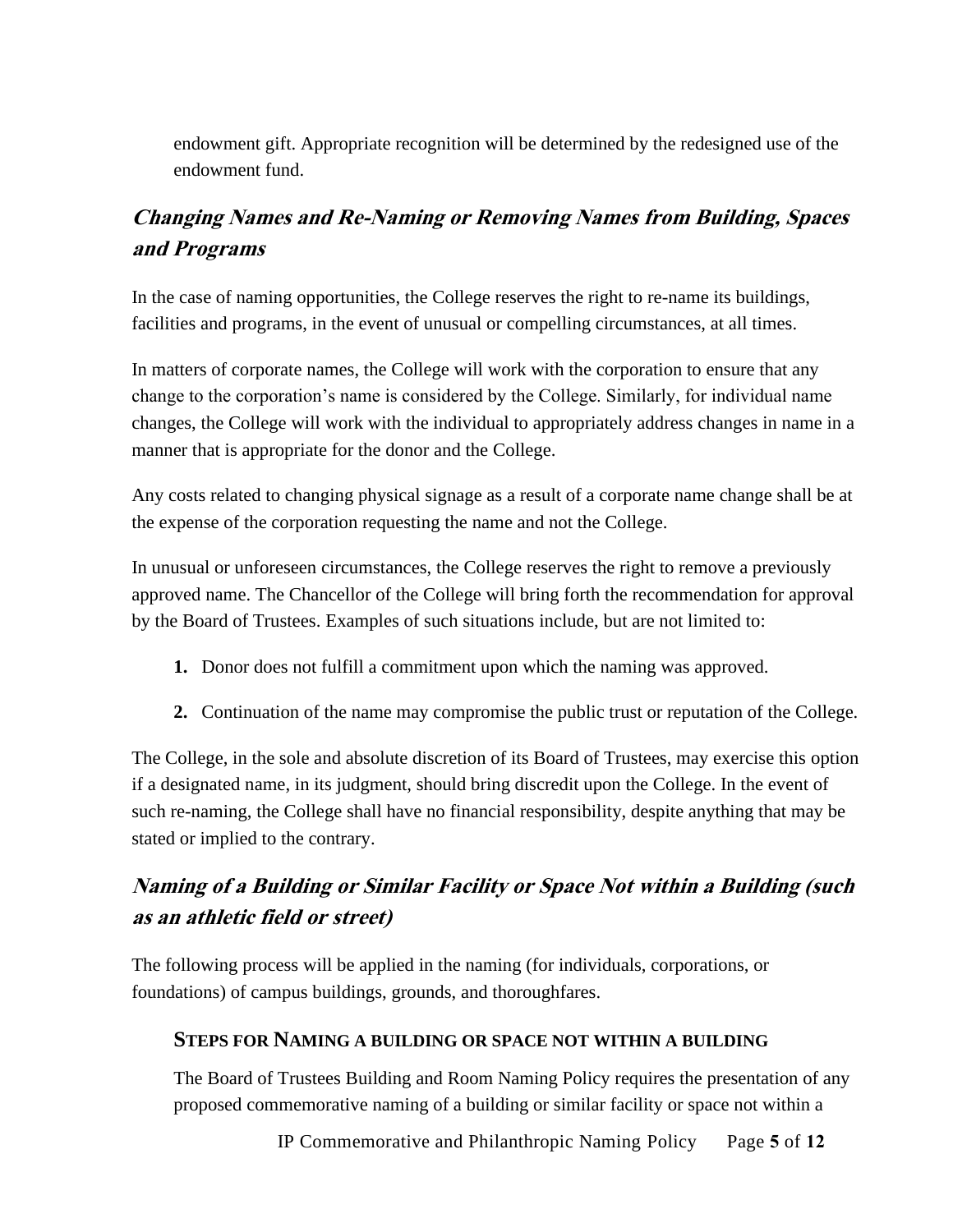building (such as an athletic field or street) to the Board of Trustees prior to any such action and prior to the presentation of a proposal for such naming is made to a person or persons external to the College.

Thus, before a proposal is presented to a person or persons external to the College, the proposal shall be presented to the GAC. The GAC shall determine whether the proposal should move forward. If so, the proposal shall be referred to the Executive Administrative Team (EAT) with a request that the EAT make a recommendation as to the suitability thereof.

The EAT shall discuss proposed name or names and determine whether the proposal is appropriate or inappropriate for the purpose intended and shall state the reasons for its recommendation.

Names for new or existing buildings and structures or spaces not within a building (such as an athletic field or street) shall be forwarded to the Board of Trustees for final approval.

It may not be possible in all cases to present a proposal for naming of a building or similar facility or space not within a building to the Board of Trustees prior to presenting a proposal to a person external to the College. For example, naming proposals may originate with the prospective donor, or may arise as a result of a bequest or other estate gift. In such instances, before the gift is accepted, this proposal will be presented to the Board of Trustees following the process outlined above. If the Trustees do not approve the proposed naming opportunity, such a gift may be declined by the College.

#### **Naming of Funds**

It is the policy of the College to approve the establishment of funds for certain purposes on the receipt of gifts or commitments which meet the prescribed requirements.

Gifts that establish endowments require the use of the College's Standard Gift Agreement. The use of funds may be specified for purposes such as professorships, fellowships, scholarships, books, teaching, research, or a particular aspect of student life provided the donor submits his or her intentions in writing to the College. Each department may suggest special activities, programs, research, lectures, etc., that can be supported by varying amounts of funding. The Board of Trustees has the power, in the absence of written instructions from the donor, to designate funds as quasi-endowment, or for use in other purposes.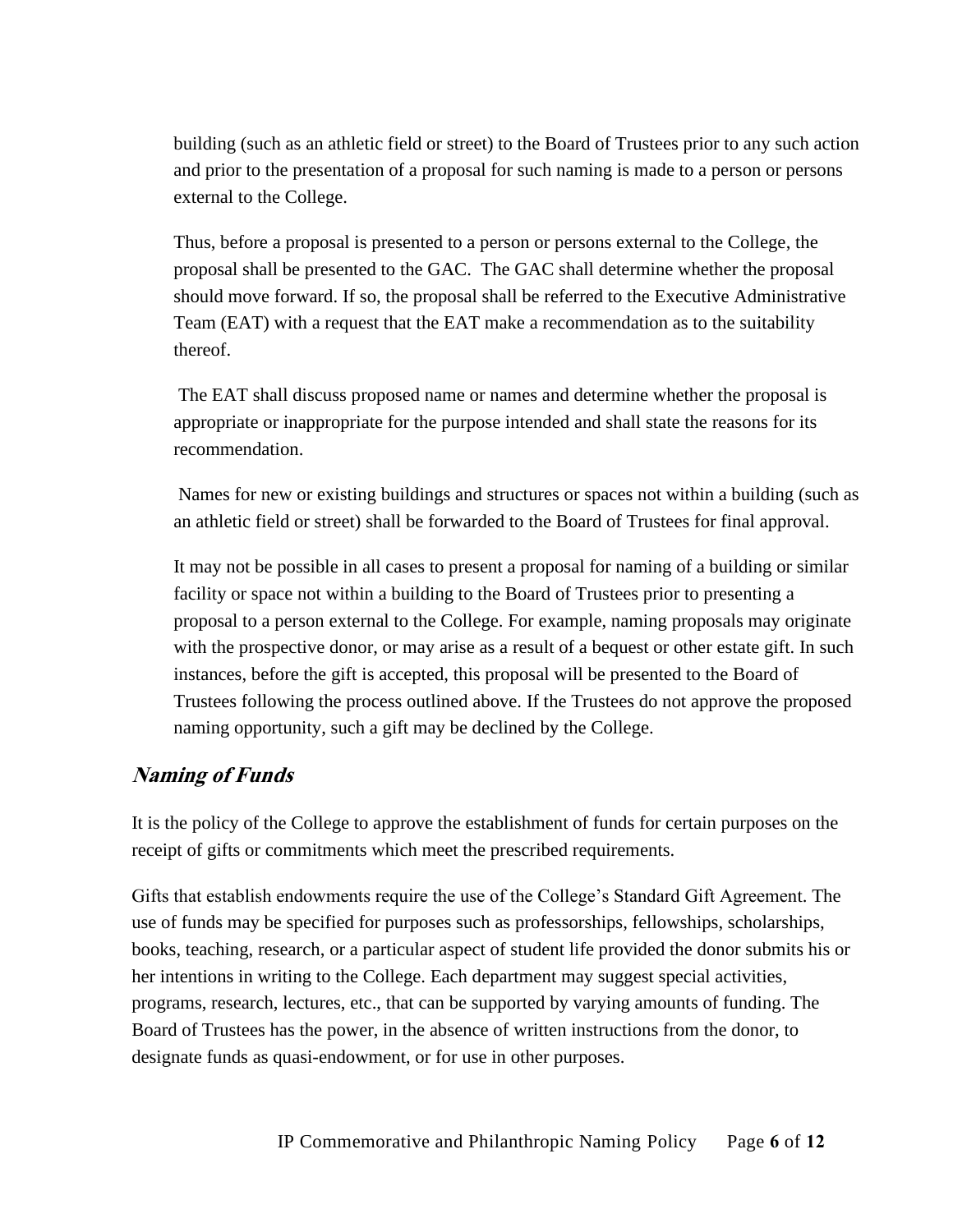A gift or bequest may specify that the funds are either expendable or endowed. In addition, expendable or endowed gifts may be designated as restricted or unrestricted. See below for unacceptable restrictions. If restricted, written instruction from the donor is required. Unrestricted bequests and gifts will be administered in accordance with the College's Endowment Policy.

Gifts for either current use or endowment purposes given directly to the College will be received and expended or invested by the College. Gifts for endowment or capital purposes must be specifically designated as such in writing by the donor. For gifts not specifically designated as endowed, the College may, at its discretion, create an endowment that honors the spirit of the donor intent.

The establishment of a named endowment fund requires a gift with a specified minimum amount. Minimums for named endowment funds are detailed below. The Vice Chancellor for Advancement, in consultation with the GAC, is empowered to specify required minimum gifts for establishing other endowments. A named endowment fund may be created, even though the principal amount may not have reached the required minimum, if the donor agrees in writing to complete the endowment within a specified period of time, usually three to five years.

A gift or bequest for endowment less than the minimum at the end of the payment period specified in the gift agreement may be added to another endowment fund that pertains to the donor's desired intent, if an inadequate funding clause was not included in the original gift agreement. In cases where no agreement exists, the Advancement Office will establish an agreement with the donor, or will otherwise work with the donor or his/her representative to properly allocate the gift.

Funds may be established for the purposes as outlined below.

#### **Gift Restrictions**

No gift which by its nature or acceptance is prohibited by federal or state laws will be accepted. Restrictions based on age, color, disability, gender identity, marital status, national or ethnic origin, political affiliation, race, religion, sex (including pregnancy), sexual orientation, veteran status, and family and genetic information are unacceptable in any gift to the College. If the College is asked to accept a gift, which is inconsistent with the above restrictions yet is consistent with the College's goal of achieving a diverse student body, approval of the GAC, and of Legal Counsel must be secured.

Whenever possible, any restrictions related to the use or purpose of a gift should be written as "preferences" to allow the College the greatest latitude in ensuring future use. When that is not

IP Commemorative and Philanthropic Naming Policy Page **7** of **12**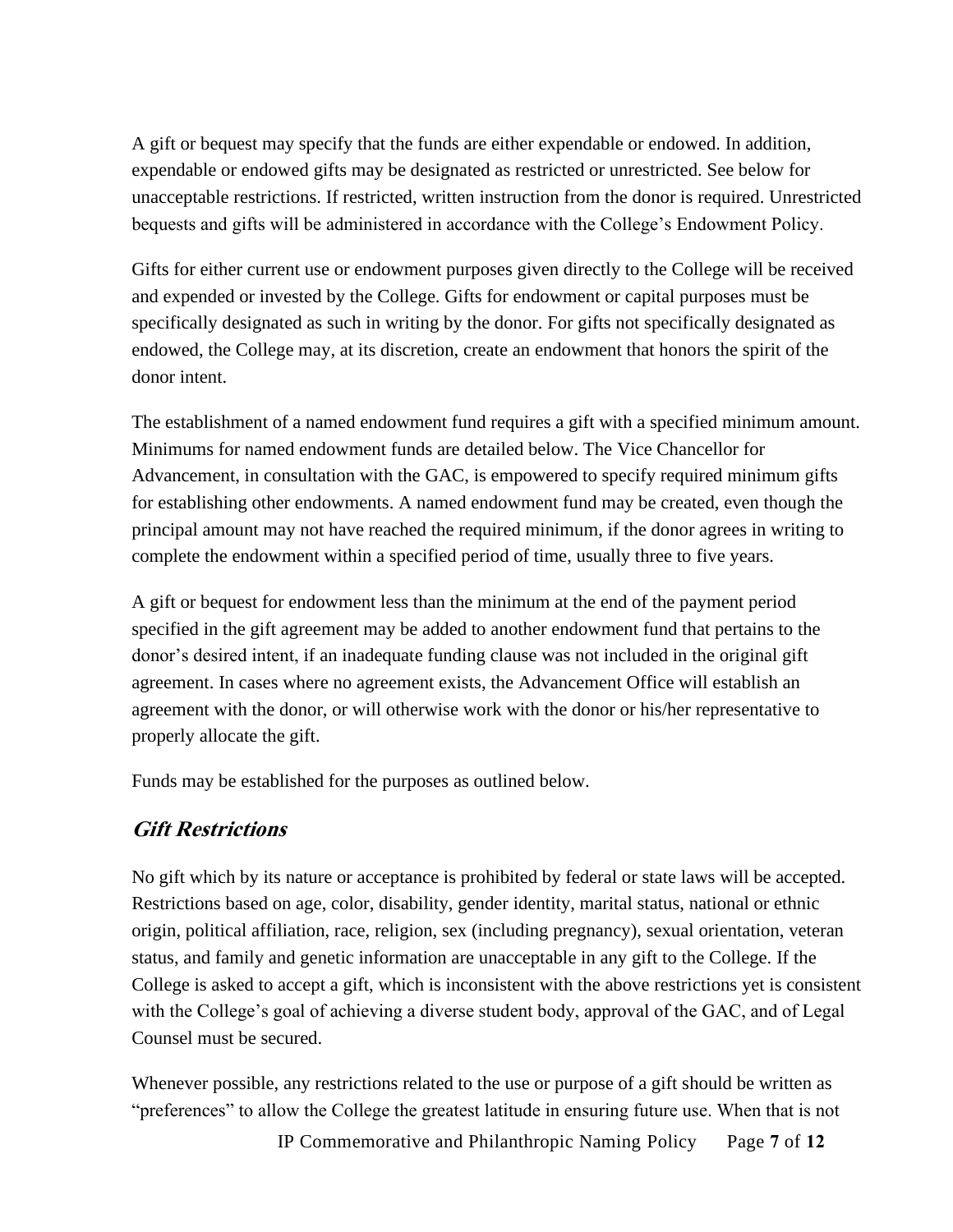possible, it is desirable to reserve the authority of the Board of Trustees to change the use or purpose of the gift as may be called for by changed circumstances.

Unless waived by the Vice Chancellor for Advancement, gift agreements concerning gifts of endowment must include the standard clause regarding frustration of purpose/changed circumstances.

If a designation or account of a contribution needs to be changed at a later date, Advancement Services requires written approval from the donor and the Vice Chancellor for Advancement, with guidance from the GAC.

#### **RESTRICTIONS INVOLVING STUDENT FINANCIAL AID**

In addition to the general restrictions noted above, the following restrictions are unacceptable in gifts given for financial aid purposes:

- **1.** Restrictions permitting designation of an individual recipient by the donor;
- **2.** Restrictions to relatives or descendants of the donor as recipients;
- **3.** Restrictions by the donor on interest rates and conditions for repayment of loans. (Rates of interest or repayment requirements should be determined by College policy and practice at the time of the loan.)

#### **Corporate (or Brand) Naming**

Corporations and other business may make gifts and be offered a naming opportunity. No naming opportunity shall be offered by the College in exchange for any expectation of exclusivity of marketing any product or service. No naming opportunity shall be offered by the College in exchange for an agreement to change curriculum that would otherwise not be changed.

Consideration shall be given by the GAC and Board of Trustees to any appearance of exclusivity or endorsement by the College of any brand, corporation or other business the name of which is proposed for an endowment, space, or facility on any campus. Similarly, consideration shall be given to potential opportunity loss of other potential donors, and effect on public perception, of any proposed corporate naming opportunity.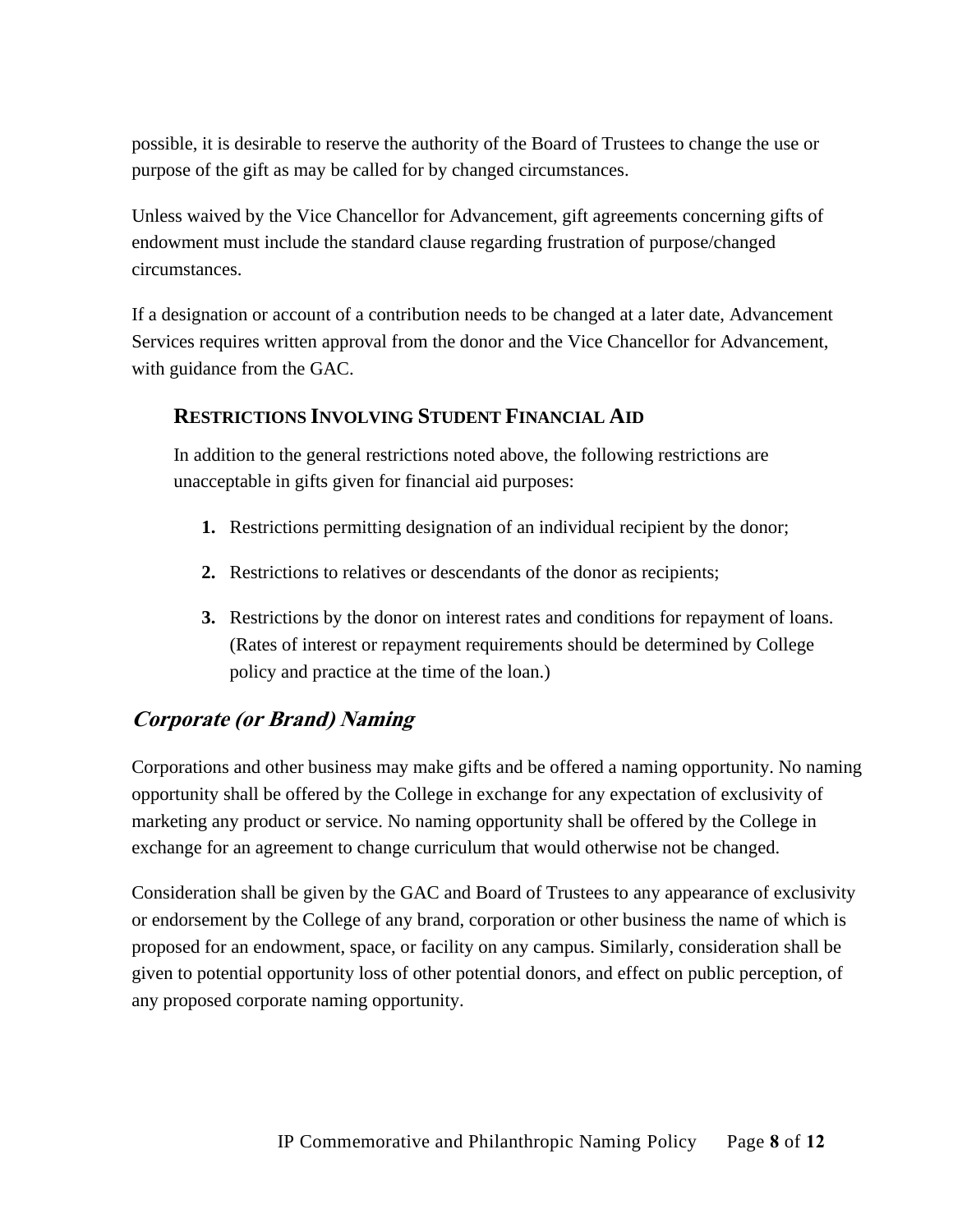#### **Types of Endowments and Minimums**

#### **DEANSHIP**

A named endowed fund to honor the achievement, expertise and seniority of the Dean or Associate Dean and provide salary support, with a gift of not less than:

Dean - \$2,000,000

Associate Dean - \$1,000,000

# **ENDOWED ACADEMIC/CLINICAL CHAIR AND DISTINGUISHED ACADEMIC/CLINICAL CHAIR FUNDS**

A named endowed fund to honor the achievement, expertise and seniority of faculty and provide salary support, with a gift of not less than:

Endowed - \$1,000,000

Distinguished - \$1,500,000

#### **ACADEMIC/CLINICAL EXCELLENCE FUND**

A named endowed fund to provide support to the work of faculty member(s) in a department, program, institute or center for academic purposes may be established with a gift of not less than:

\$500,000

#### **NAMED RESEARCH FUND**

A named endowed fund to provide support for academic or research projects may be established with a gift of not less than:

\$100,000

#### **ENDOWED SCHOLARSHIP**

A named endowed fund for the purpose of supporting tuition, fees and expenses for a student may be established with a gift of not less than:

\$25,000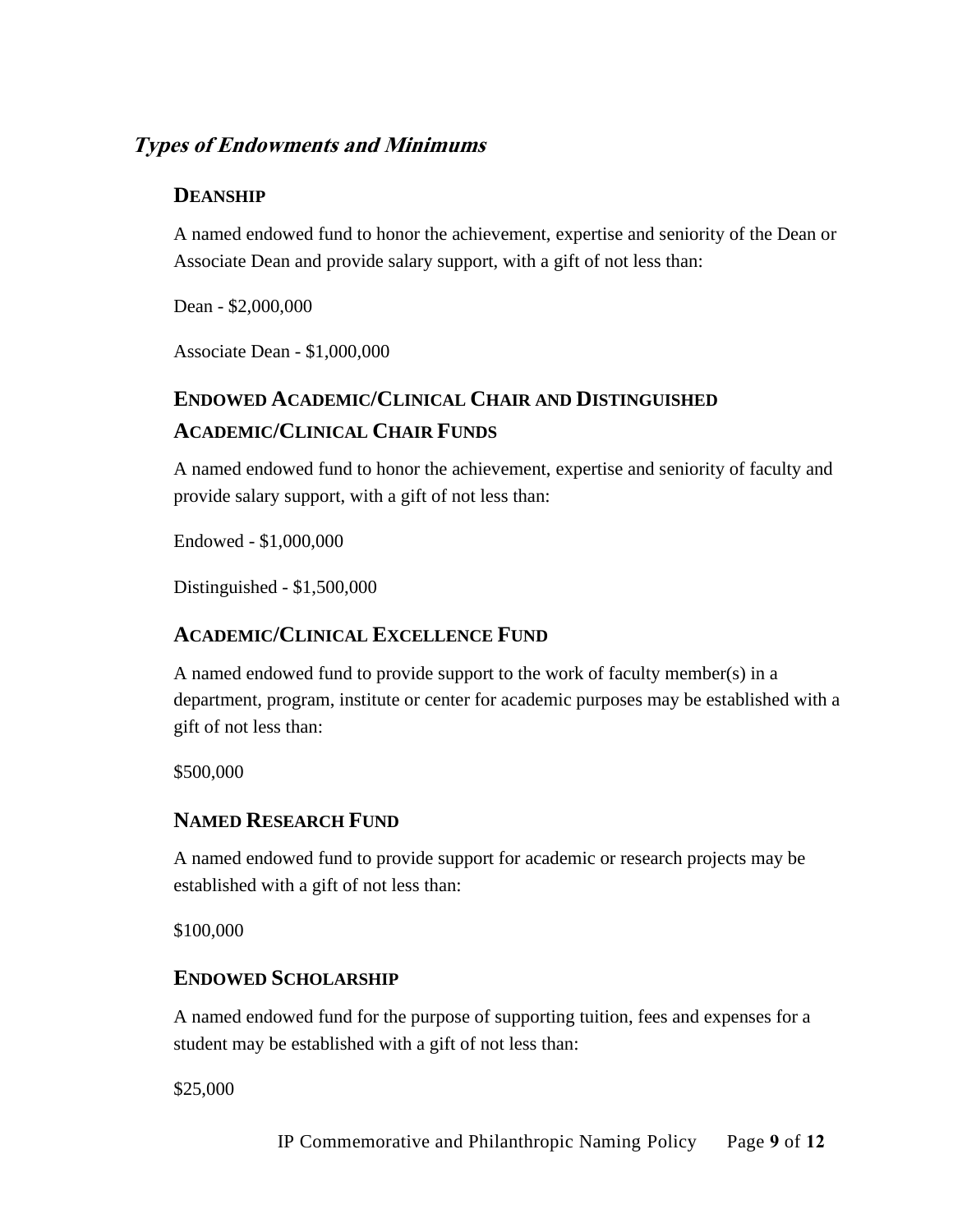#### **GIFT SCHOLARSHIP (ANNUAL NON-ENDOWED)**

A named endowed fund for the purpose of supporting tuition, fees and expenses for a student may be established with a gift of not less than

\$1,000

#### **LECTURESHIP**

A named endowed fund to provide a lecture program (i.e., one that may be used for the honorarium and expenses of a special guest lecturer) for a department or program may be established with a gift of not less than:

\$25,000

# **RESTRICTED ENDOWMENTS (RESTRICTED TO A PROGRAM OR AREA FOR UNRESTRICTED USE)**

A named endowed fund without additional restrictions to support needs in a department or program as determined by the GAC in consultation, as necessary, with the Provost or other EAT leadership, may be established with a gift of not less than:

\$10,000

## **OVERSIGHT**

The Palmer College Gift Acceptance Committee (GAC) oversees administration of this Policy. This Committee is comprised of the Chancellor/CEO, the Vice Chancellor for Advancement, and the Vice Chancellor for Finance and Administration. The GAC will consult with, and convene when necessary, members of the Executive Administrative Team (EAT) to consider proposed naming opportunities.

The Vice Chancellor for Advancement, in consultation with the GAC, shall provide procedures for administering this policy.

## **AMENDMENT OF THIS POLICY**

Any exceptions or changes to this Institutional Policy shall be presented first to the Vice Chancellor for Advancement, who will bring the exception or change to the GAC and the EAT, as necessary, for approval or amendment.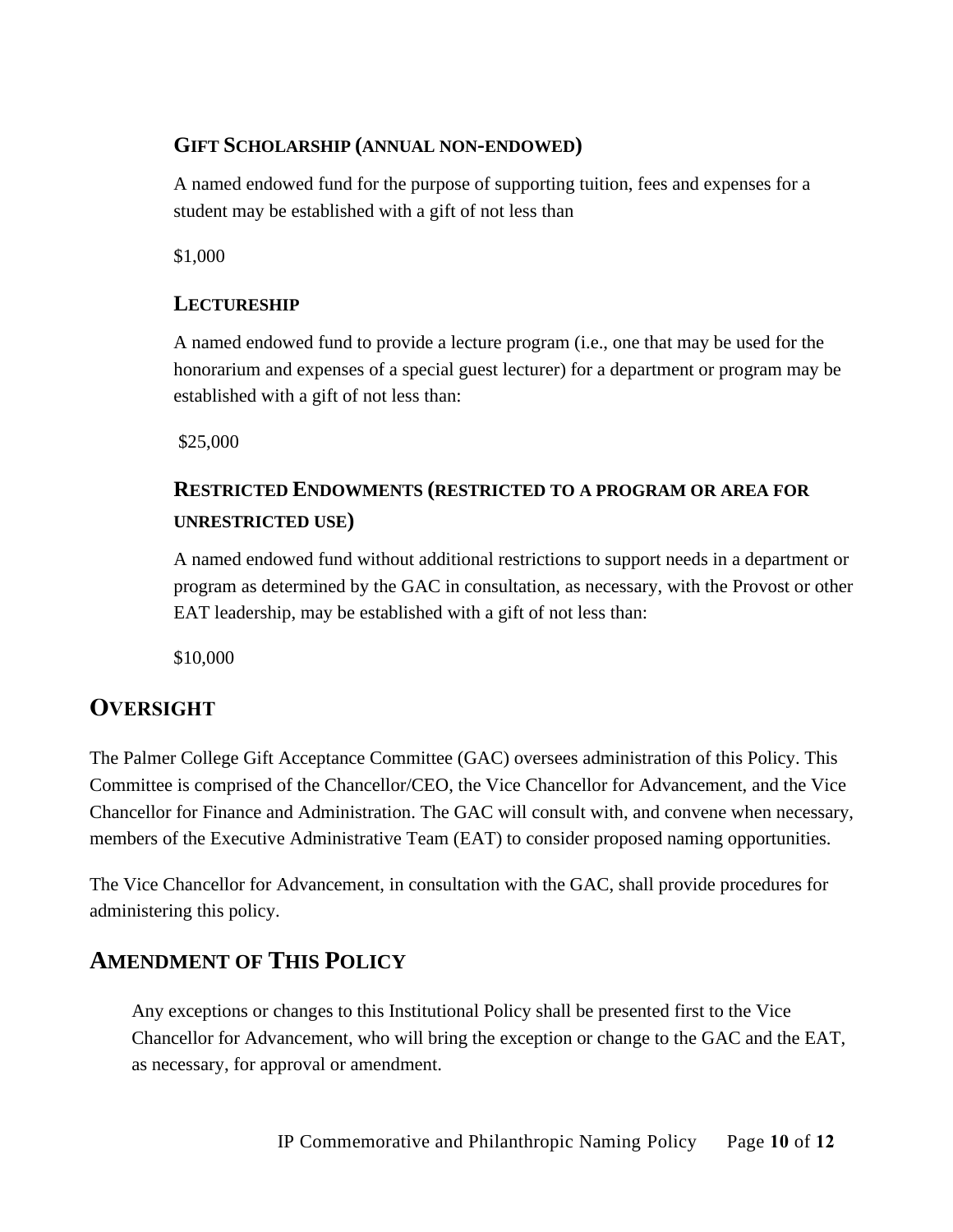# **AUTHORIZATION**

This Institutional Policy is authorized by the Board of Trustees of Palmer College Building and Room Naming Policy Number BO400, dated June 4, 2005, as amended from time to time.

## **STANDARD INSTITUTIONAL POLICY PROVISIONS**

Institutional policies are supplemented by provisions that are applicable to all institutional policies. It is the responsibility of all employees and students to know and comply with these standards.

> [Standard Provisions Applicable to All Institutional Policies](http://www.palmer.edu/uploadedFiles/Pages/Students/Resources_and_Offices/Handbook_and_Policies/_pdf/Standard-Provisions-Applicable-to-All-Institutional-Policies.pdf)

# Additional Information

## **ASSOCIATED POLICIES, PROCESSES AND/OR PROCEDURES**

This Policy is supplemented below. It is the responsibility of all employees and students to know and comply with policies and procedures as supplemented.

## **POLICIES**

Board of Trustees – Policy [BO400 Building and Room Naming](https://livepalmer.sharepoint.com/sites/OfficeofCompliance/Shared%20Documents/Policies/BO400%20Building%20and%20Room%20Naming%20-%20rvsd%2002092019.pdf)

#### **PROCESSES AND/OR PROCEDURES**

 $> N/A$ 

#### **FORMS/INSTRUCTIONS**

 $> N/A$ 

## **OTHER RELATED INFORMATION**

 $> N/A$ 

## **CONTACTS**